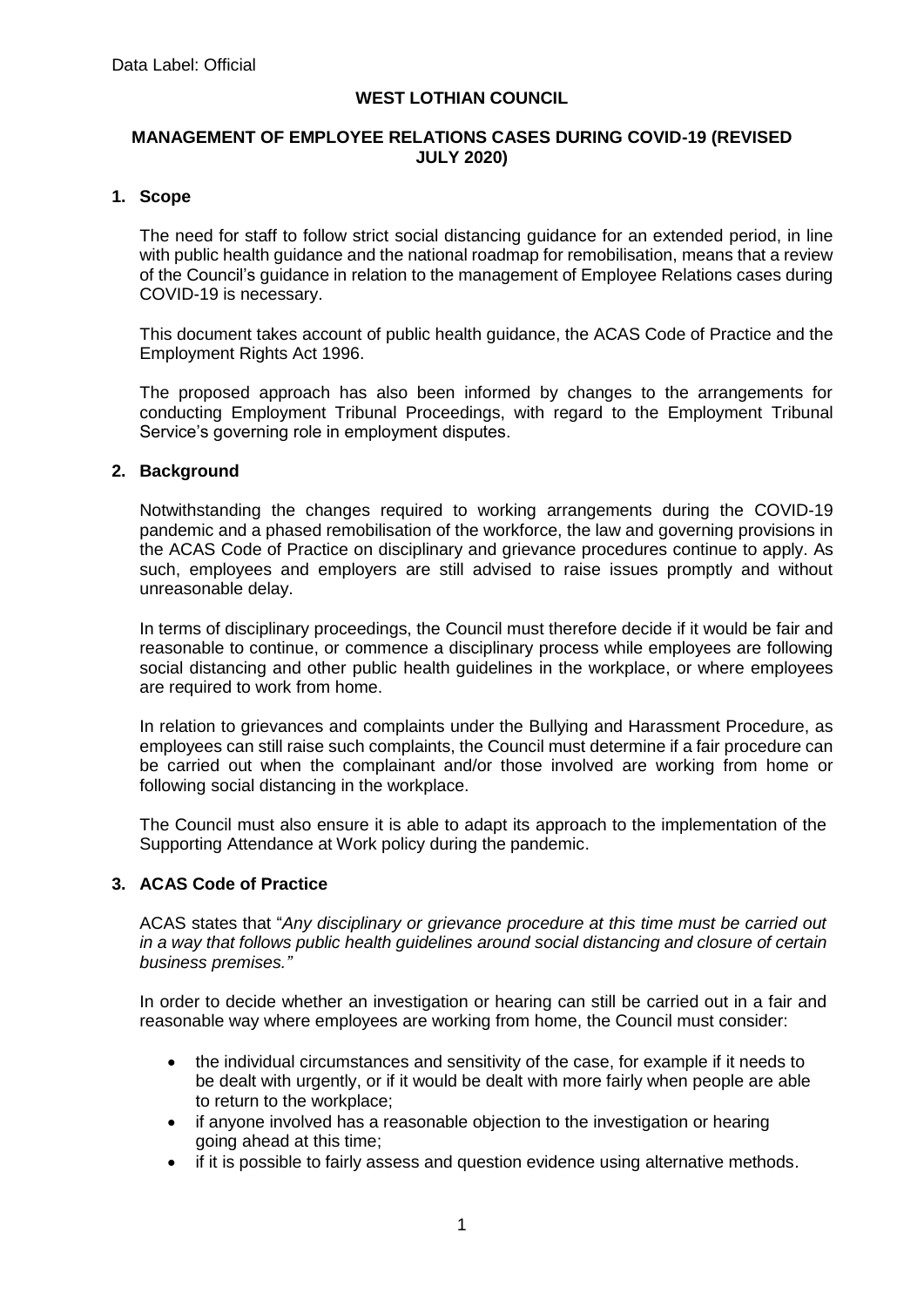Managers should talk through the options with everyone involved before deciding whether and how to proceed. This includes:

- the employee involved in the investigation or hearing;
- the employee's representative or companion (if there is one);
- any other people involved, for example the manager chairing the meeting or witnesses who may need to attend.

This will help to make an informed decision based on everyone's circumstances.

When taking through the options it's important to consider if anyone:

- has a good reason for wanting the investigation or hearing to either go ahead or be suspended;
- has concerns about holding the meeting in person or remotely;
- has concerns about how the employee can be fairly accompanied at the meeting.

Managers are advised to think carefully about the health and wellbeing of employees at this time and to provide clear reasons for any decision to progress, or postpone an investigation or hearing in writing.

On this basis, decisions about the management of disciplinary, grievance or bullying and harassment cases will be made on a case by case basis and services should consult the Human Resources (HR) Policy and Advice Team. Every attempt will be made to conclude these hearings as quickly as possible for all concerned, using the most appropriate communication means available whilst adhering to the latest public health guidance. Where it is not possible to progress cases, the case will be adjourned and the HR Policy and Advice Team will review the case in line with Scottish Government guidelines and inform the individual of the outcome.

### **4. Supporting Attendance at Work**

While the Council will continue to ensure the consistent and effective management of sickness absence using the Supporting Attendance at Work policy and procedure, thought will be given to alternative arrangements for procedural meetings and communication. Services should consult the HR Policy and Advice team.

The guidance below sets out how to progress the Supporting Attendance at Work Policy during this period:

### • **Informal Review Meetings (IRM)**

As a Trade Union representative is not required to attend these meetings, they should be conducted by telephone or by one of the other alterative communication methods wherever possible. If the Line Manager cannot complete this due to delivering critical work, they should nominate another appropriate officer.

### • **Stage 1 and 2 Meetings**

These meetings should be conducted wherever possible using alternative communication methods. When the meeting is held the monitoring period will begin from the date the employee reached the corporate absence trigger, not from the date of the meeting.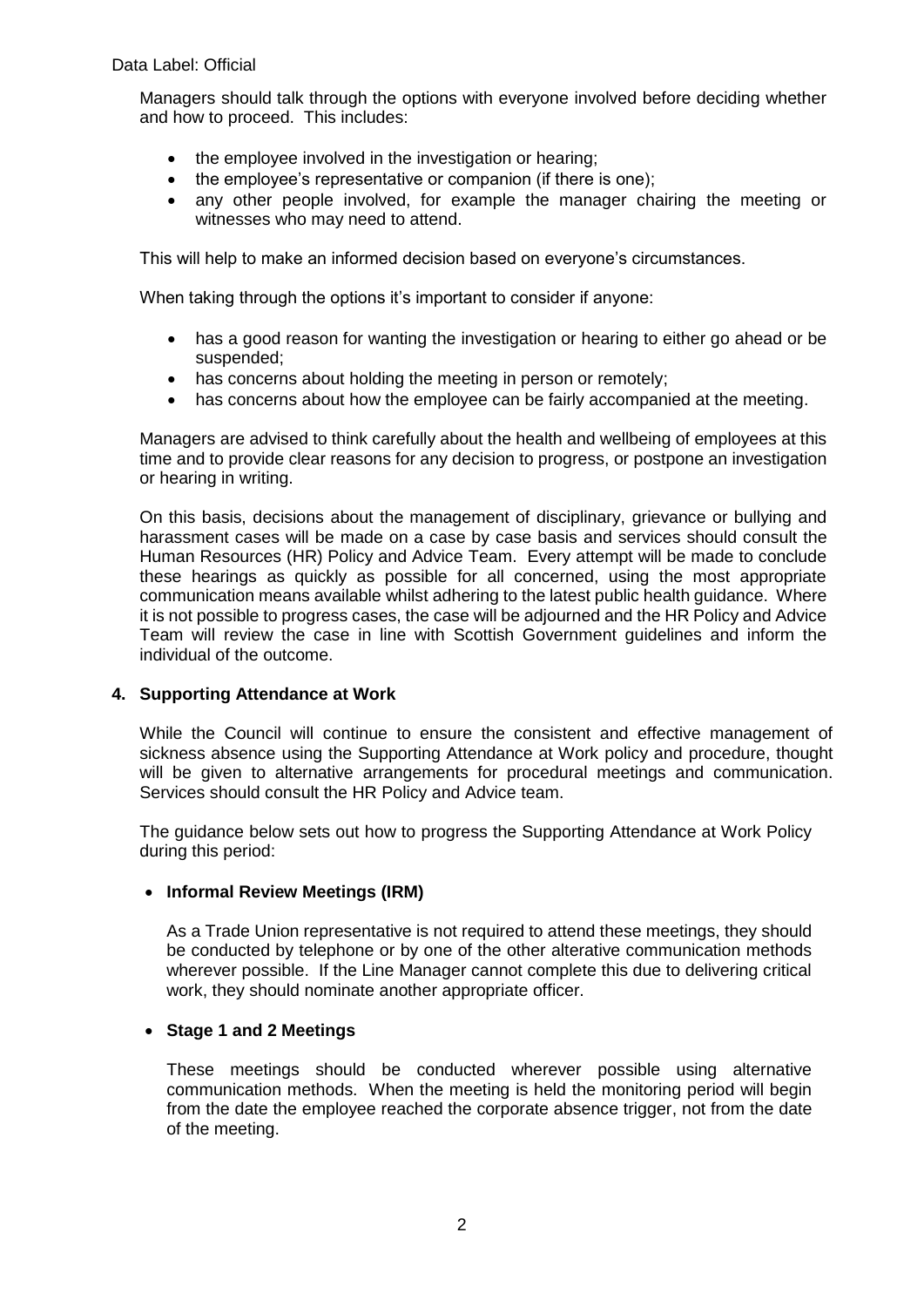## • **Capability Assessment Review Panels (CARP)**

These meetings should be held between the HR Policy and Advice Team, the Head of Service and the Line Manager where available, using one of the alternative means of communication. Where the employee is unlikely to be dismissed, the Head of Service should consider applying discretion and keeping the employee on the existing monitoring arrangements. A letter confirming this outcome will be sent to the employee by the HR Policy and Advice Team by email.

## • **Capability Assessment Meeting (CAM)**

CAM meetings will be conducted using alternative communication methods where appropriate.

If, after consultation with the HR Policy and Advice Team, it is agreed that this meeting should be held face to face then the risk assessment(s) and building protocols will be provided to the employee and any representative at least 3 days in advance of the scheduled meeting. All risk assessments, protocols and social distancing measures will be strictly adhered to by all attendees.

Managers should apply discretion where appropriate, details of which should be confirmed to the employee by their Line Manager, or other suitably appointed officer.

### **5. Proposed methods**

To avoid unnecessary delay, a range of methods for communication and procedural meetings may be adopted, which include, but are not limited to:

- Video or telephone conferencing for case related meetings;
- Video or telephone conferencing for formal hearings;
- Option for written submissions, including by email for formal meetings, as appropriate;
- Email approval of investigatory interview records;
- Formal correspondence by email, or by post if not available;

For those employees still attending the workplace, face to face meetings will be considered in line with public health guidelines. However, any case related meetings should only take place where the necessary social distancing and privacy can be guaranteed and a relevant risk assessment is completed for every meeting. It may be necessary to adopt a hybrid approach where some employees are in the office and others, such as witnesses, are attending the meeting through alternative methods of communication.

For those employees not attending their workplace or for visiting staff, attending face to face meetings at any Council building can only happen following consultation with the HR Policy and Advice Team, and in line with the appropriate phase advice in the Scottish Government route map through and out of the coronavirus crisis. This will be determined on a case by case basis and alternative methods of communication should be explored in the first instance. If it is agreed that a face to face meeting is appropriate, then the service must complete the relevant risk assessment for the meeting prior to inviting people to attend. (Appendix 1).

When thinking about the appropriate method of communication, managers must consider the employee's personal circumstances and in particular any protected characteristics that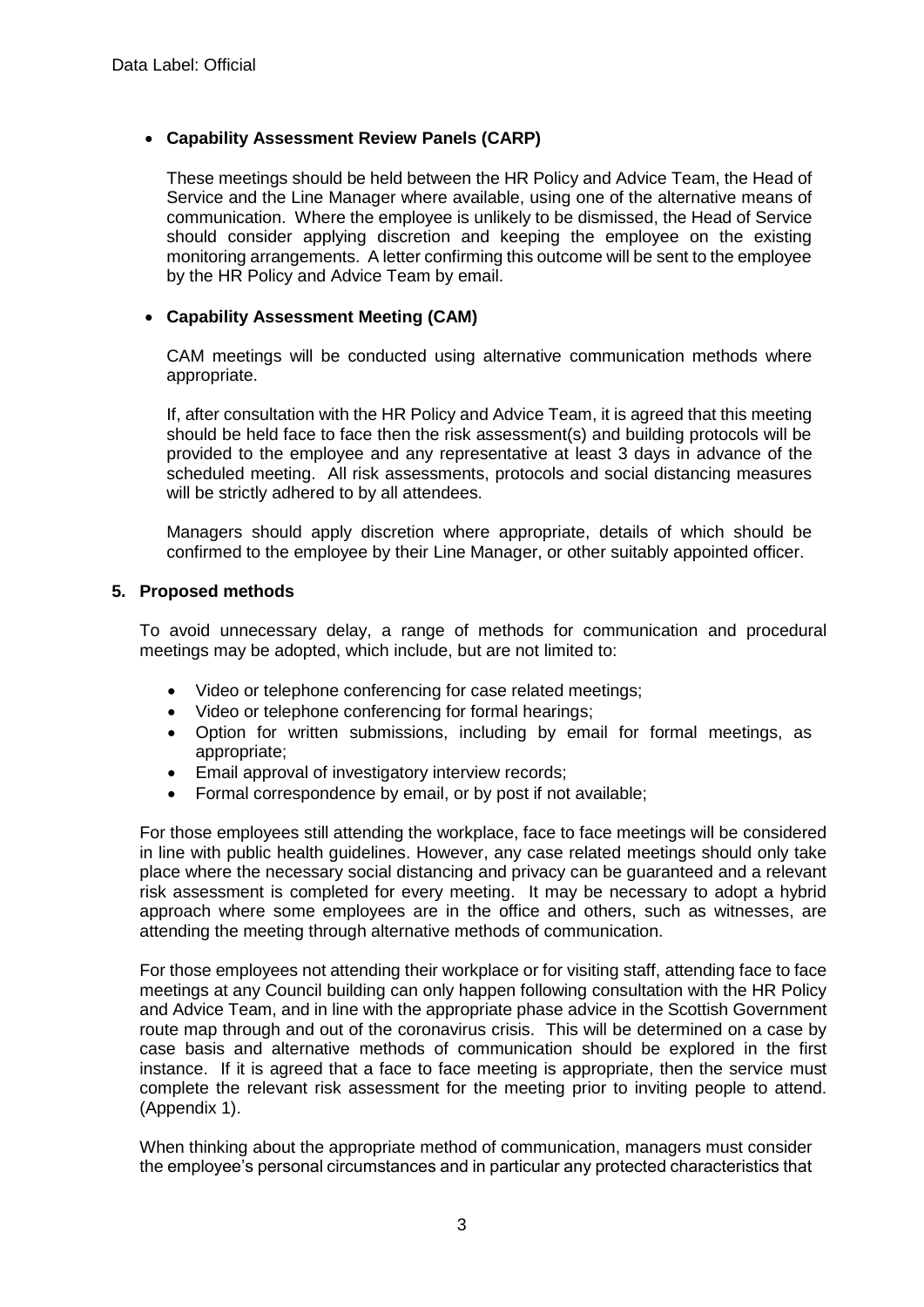would make it more difficult for the employee to communicate effectively using the proposed communication method. Where reasonable adjustments cannot be made to support the employee to communicate effectively and a face to face meeting is not deemed appropriate, a holding letter will be sent to the employee explaining why and the situation reviewed weekly by the HR Policy and Advice Team in line with public health advice.

## **6. Protocols for Alternative Methods**

When holding meetings using alternative communication methods, measures will be put in place to ensure that employees and their representative/companion, if appropriate, are able to fully participate in the meeting.

Employees will be given access to all relevant documents before the meeting so they have time to read the information. Where necessary, sharing of information may be done via video screen sharing, although screen sharing should be limited and only shared on Council approved platforms.

Electronic links with instructions for joining telephone calls or video conferencing will be sent at least 3 days in advance, unless otherwise agreed, to allow time for the employee to familiarise themselves with the arrangements for joining.

Arrangements should be agreed to allow the employee and their representative/ companion to have private conversations during the meeting, for example, by text message, WhatsApp or private messaging via video conferencing, telephone calls etc.

If an employee requires support to access and use alternative methods of communication, a digital champion or other appropriate Council Officer will be identified to help the employee before the meeting.

Holding meetings by alternative methods can be more demanding on participants than face to face meetings, and so the chair will ensure regular comfort breaks for everyone at least hourly.

Any witnesses will only be invited to attend the meeting for the time they are needed to give their evidence. Once the witness has provided their evidence and has answered all relevant questions, the Nominated Officer will establish if there is a need for them to be available for any recall or if they are no longer required for the remainder of the hearing. If required, the witnesses will be asked to leave the hearing but remain available for recall.

As meetings continue to be held under Council policy, normal formal meeting etiquette and practice will apply. For example, people should be dressed appropriately for video meetings.

## **7. Risk Assessment**

If, in exceptional circumstances, it is not possible to progress cases via an alternative method of communication then a risk assessment must be completed before arranging a face to face meeting. (Appendix 1). The risk assessment should consider any particular risk e.g. underlying health condition, age group, pregnancy, ethnicity etc.

### **8. Timescales**

Managers should stick to the relevant timescales wherever possible. If they are unable to hold the meetings within the relevant timescales, consideration should be given to appointing another nominated officer from within the service. If this isn't feasible, or where the delivery of critical services means the Manager cannot deliver within the timescales,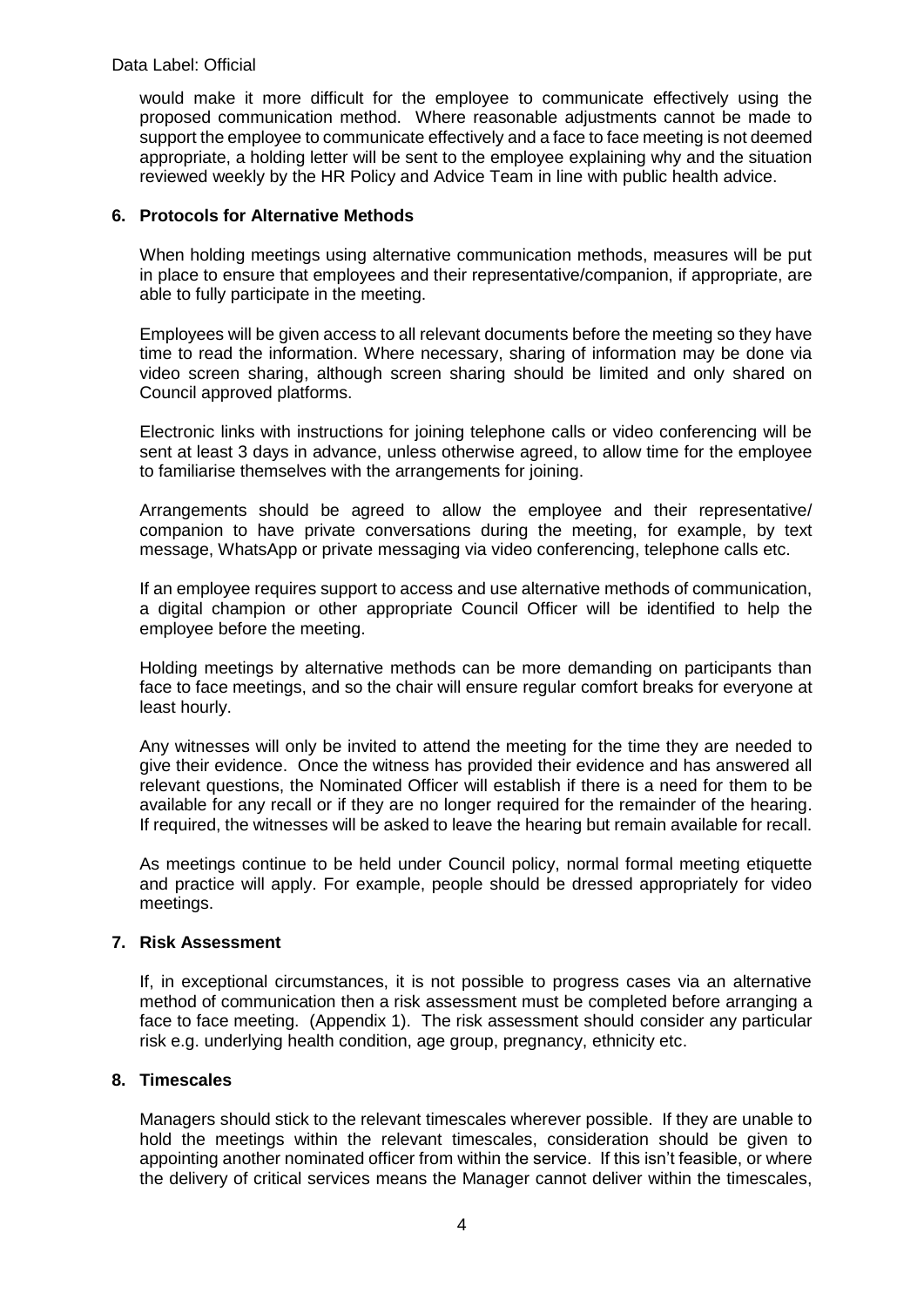then approval must be sought from the HR Policy and Advice Team to postpone the meetings. Managers must make sure that they liaise everyone involved when the timescales cannot be met.

### **9. Trade Union Consultation**

The recognised Trade Unions have a critical role in the management of employee relations in the Council and we will continue to consult with the recognised Trade Unions on the Council's response to COVID-19.

The HR Policy and Advice Team and service managers will work in partnership with Trade Union representatives to determine appropriate alternative arrangements for specific cases where existing policy requirements cannot reasonably be met.

Any amendments to this guidance will be discussed and agreed with the recognised Trade Unions prior to re-issue.

#### **10. Monitor & Review**

The situation regarding COVID-19 is changing rapidly so managers and staff should continue to check the Council website <https://www.westlothian.gov.uk/coronavirus> for further information and updates.

This procedure will be subject to regular review and revision in light of the changing situation concerning COVID-19.

**Human Resources July 2020**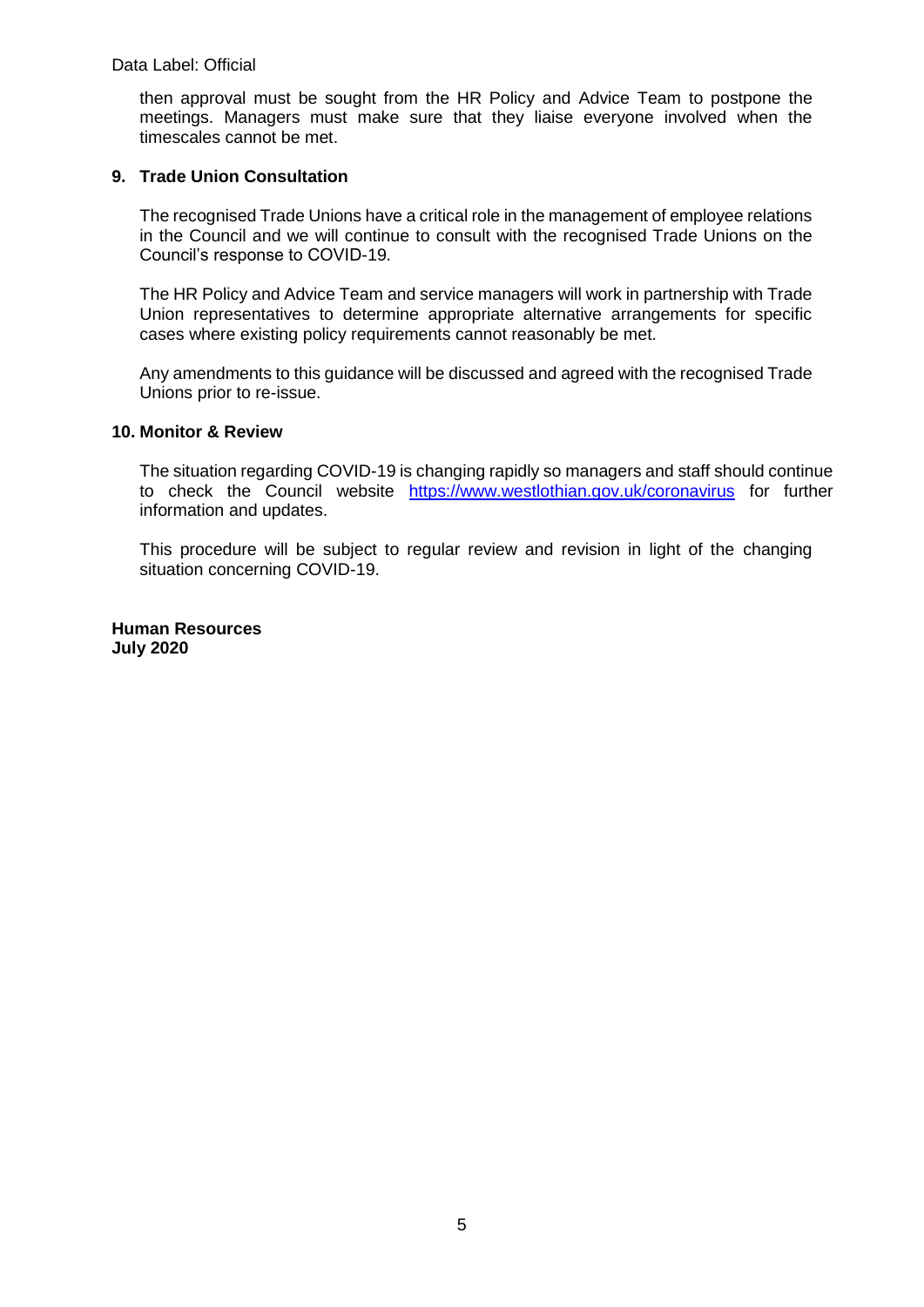#### **Risk Assessment – Face to Face HR Employee Relation Meetings**

Given that existing workplace risk assessments may not cover Covid-19 hazards in sufficient detail, managers will develop specific risk assessments as part of their remobilisation planning. The Government's [5 Steps to Working](https://www.gov.uk/guidance/working-safely-during-coronavirus-covid-19/5-steps-to-working-safely?utm_source=govdelivery&utm_medium=email&utm_campaign=coronavirus-hse&utm_term=covid-secure-1&utm_content=stakeholder-22-may-20) Safely guidance should be applied and key findings and controls effectively communicated to staff and other interested parties. The Health and Safety Executive (HSE) have also produced a short guide to working safety during the [coronavirus outbreak](https://www.hse.gov.uk/news/assets/docs/working-safely-guide.pdf?utm_source=govdelivery&utm_medium=email&utm_campaign=coronavirus&utm_term=covid-secure-2&utm_content=stakeholder-22-may-20) which managers may find useful when carrying out their assessments.

#### This **Risk Assessment** should be completed **in conjunction with the** [COVID19 Generic risk assessment.](https://intranet.westlothian.gov.uk/article/2197/Health-Safety-and-Welfare)

| I.D. | <b>Document History</b>   | Date         | By whom | Versior |
|------|---------------------------|--------------|---------|---------|
|      | Document first introduced | .06.20<br>04 | VB      |         |
|      |                           |              |         |         |
|      |                           |              |         |         |

| I.D. | <b>HAZARD</b>              | <b>RISKS</b>           | C <sub>1</sub> | <b>WHO MAY BE</b>  | <b>EXISTING CONTROL MEASURES</b>                                                                                                                                                                                                                                                                                                                                                                                                                                                                                                                                                                                                                               | <b>Additional Control Measures</b>                                                                                                                                                                                                                                                                                                                                                                                                                                                                                                                                                               |
|------|----------------------------|------------------------|----------------|--------------------|----------------------------------------------------------------------------------------------------------------------------------------------------------------------------------------------------------------------------------------------------------------------------------------------------------------------------------------------------------------------------------------------------------------------------------------------------------------------------------------------------------------------------------------------------------------------------------------------------------------------------------------------------------------|--------------------------------------------------------------------------------------------------------------------------------------------------------------------------------------------------------------------------------------------------------------------------------------------------------------------------------------------------------------------------------------------------------------------------------------------------------------------------------------------------------------------------------------------------------------------------------------------------|
|      |                            |                        | <b>RR</b>      | <b>HARMED</b>      |                                                                                                                                                                                                                                                                                                                                                                                                                                                                                                                                                                                                                                                                |                                                                                                                                                                                                                                                                                                                                                                                                                                                                                                                                                                                                  |
|      | Staff entering<br>premises | Spread of<br>Infection |                | Staff<br>$\bullet$ | Minimise the number of employees<br>$\bullet$<br>having to attend premises for meetings<br>by using video/telephone conferencing<br>facilities where possible.<br>Controlled entry points to building.<br>Hand sanitising stations set up at<br>entrance points.<br>Hand washing facilities readily available<br>https://www.nhs.uk/live-well/healthy-<br>body/best-way-to-wash-your-hands/.<br>Visitor appointments by prior<br>arrangement.<br>Social distancing to be applied in all<br>work areas.<br>Drying of hands with hand driers and/or<br>disposable paper towels.<br>Gel sanitisers in any area where<br>washing facilities not readily available. | Employees to regularly wash their<br>hands for 20 seconds with water and<br>soap and drying with hand driers<br>and/or disposable paper towels.<br>Also reminded to catch coughs and<br>sneezes in tissues - Follow Catch it,<br>Bin it, Kill it and to avoid touching<br>face, eyes, nose or mouth with<br>unclean hands. Tissues should be<br>available where the risk warrants an<br>additional control (e.g. care homes,<br>waiting rooms etc.)<br>To help reduce the spread of<br>coronavirus (COVID-19) reminding<br>everyone of the public health advice<br>-https://www.hps.scot.nhs.uk/ |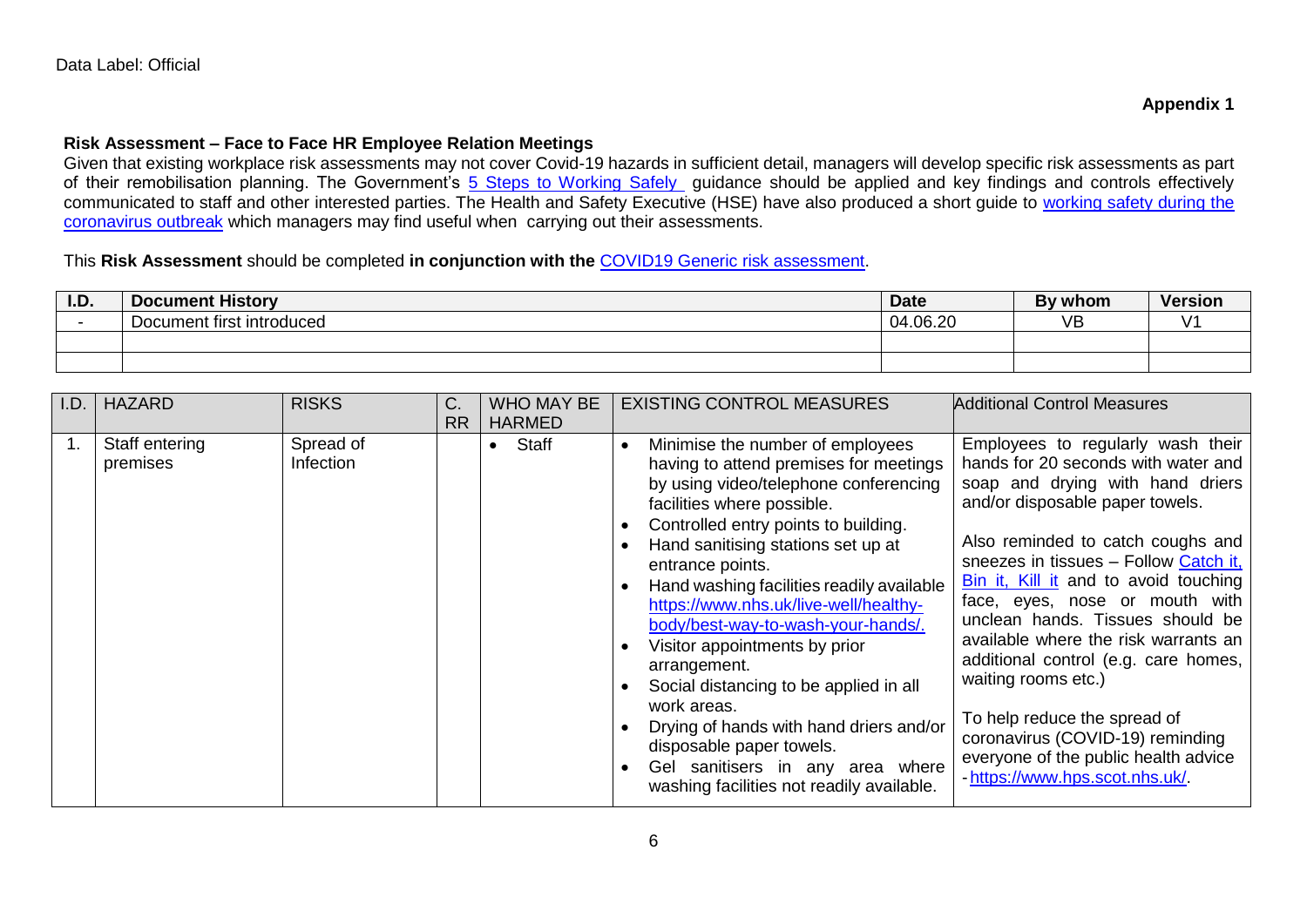| I.D. | <b>HAZARD</b> | <b>RISKS</b> | C.        | WHO MAY BE    | <b>EXISTING CONTROL MEASURES</b> | <b>Additional Control Measures</b>                                      |
|------|---------------|--------------|-----------|---------------|----------------------------------|-------------------------------------------------------------------------|
|      |               |              | <b>RR</b> | <b>HARMED</b> |                                  |                                                                         |
|      |               |              |           |               |                                  | Posters, leaflets and other materials                                   |
|      |               |              |           |               |                                  | are available for display.                                              |
|      |               |              |           |               |                                  | https://www.gov.uk/government/publi                                     |
|      |               |              |           |               |                                  | cations/ guidance-to-employers-and-                                     |
|      |               |              |           |               |                                  | businesses-about-covid-19                                               |
|      |               |              |           |               |                                  | West Lothian Council staff guidance:                                    |
|      |               |              |           |               |                                  | https://intranet.westlothian.gov.uk/art                                 |
|      |               |              |           |               |                                  | icle/50410/Advice-and-Information-<br>on-Coronavirus-COVID-19           |
|      |               |              |           |               |                                  |                                                                         |
|      |               |              |           |               |                                  | Staff should make sure the most                                         |
|      |               |              |           |               |                                  | recent guidance is being followed.                                      |
|      |               |              |           |               |                                  | The above site is regularly updated to                                  |
|      |               |              |           |               |                                  | reflect the changing nature of the                                      |
|      |               |              |           |               |                                  | current situation and taking account                                    |
|      |               |              |           |               |                                  | of advice from other bodies e.g. NHS<br>Inform and Government Agencies. |
|      |               |              |           |               |                                  |                                                                         |
|      |               |              |           |               |                                  | Staff returning to work in a building                                   |
|      |               |              |           |               |                                  | where changes have been made will                                       |
|      |               |              |           |               |                                  | be required to undergo a building                                       |
|      |               |              |           |               |                                  | induction prior to returning to                                         |
|      |               |              |           |               |                                  | workplace. A record of this induction                                   |
|      |               |              |           |               |                                  | will be kept. The induction must cover                                  |
|      |               |              |           |               |                                  | all the points that would have been                                     |
|      |               |              |           |               |                                  | covered in a general workplace                                          |
|      |               |              |           |               |                                  | induction in addition to the Covid-19                                   |
|      |               |              |           |               |                                  | related changes.                                                        |
|      |               |              |           |               |                                  | For those staff working from home or                                    |
|      |               |              |           |               |                                  | visiting a building that isn't their                                    |
|      |               |              |           |               |                                  | normal place of work, they will be                                      |
|      |               |              |           |               |                                  | provided with building protocols to                                     |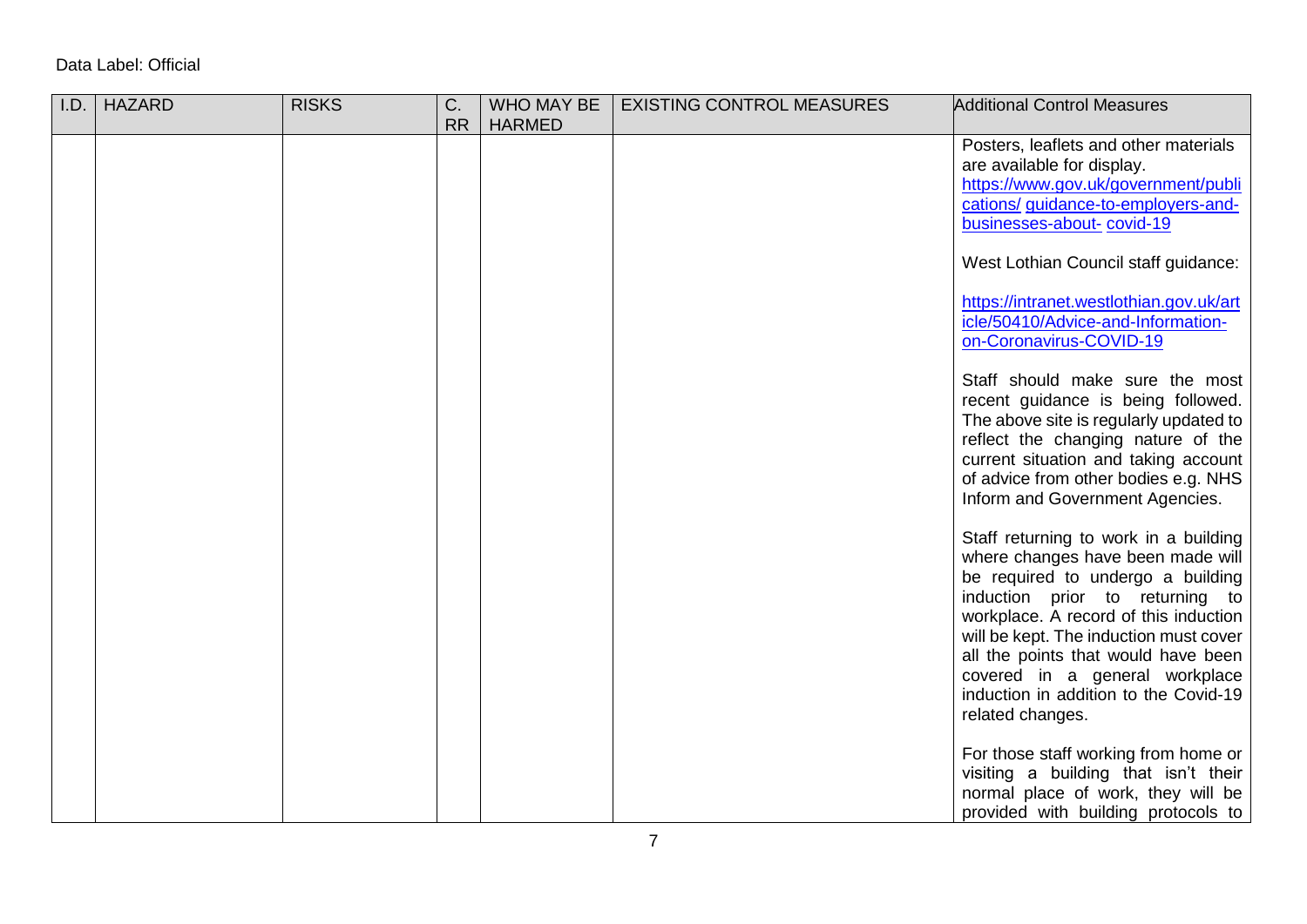| I.D. | <b>HAZARD</b>                                                                                                                                                                       | <b>RISKS</b>           | C.<br><b>RR</b> | WHO MAY BE<br><b>HARMED</b>     | <b>EXISTING CONTROL MEASURES</b>                                                                                                                                                                                                                                                                                                                                                                                                                                                                                                                                                                                                                              | <b>Additional Control Measures</b>                                                                                                                                                                                                                                                                                                                                                                                                                                                                                                                                                                                                                                   |
|------|-------------------------------------------------------------------------------------------------------------------------------------------------------------------------------------|------------------------|-----------------|---------------------------------|---------------------------------------------------------------------------------------------------------------------------------------------------------------------------------------------------------------------------------------------------------------------------------------------------------------------------------------------------------------------------------------------------------------------------------------------------------------------------------------------------------------------------------------------------------------------------------------------------------------------------------------------------------------|----------------------------------------------------------------------------------------------------------------------------------------------------------------------------------------------------------------------------------------------------------------------------------------------------------------------------------------------------------------------------------------------------------------------------------------------------------------------------------------------------------------------------------------------------------------------------------------------------------------------------------------------------------------------|
|      |                                                                                                                                                                                     |                        |                 |                                 |                                                                                                                                                                                                                                                                                                                                                                                                                                                                                                                                                                                                                                                               | read in advance of the hearing. They<br>will be asked to confirm they have<br>read and understood this prior to<br>attending the meeting.<br>Visitors and visiting staff must follow<br>the instructions provided by the<br>meeting organiser/host at all times<br>who will have undergone a building<br>induction.                                                                                                                                                                                                                                                                                                                                                  |
| 2.   | <b>Managing Visitors</b><br>and/or Visiting Staff<br>(staff attending a<br>different workplace or<br>attending their normal<br>workplace but are<br>currently working from<br>home) | Spread of<br>infection |                 | <b>Staff</b><br><b>Visitors</b> | Visitors and visiting staff can only<br>attend buildings by prior arrangement.<br>Controlled entry points.<br>$\bullet$<br>Signs erected advising visitors of<br>$\bullet$<br>control arrangements in place for their<br>and staff safety.<br>Hand sanitising stations set up at<br>entrance points.<br>Hand washing facilities readily available<br>https://www.nhs.uk/live-well/healthy-<br>body/best-way-to-wash-your-hands/<br>Social distancing to be applied in all<br>work areas.<br>Drying of hands with hand driers<br>$\bullet$<br>and/or disposable paper towels.<br>Gel sanitisers in any area where<br>washing facilities not readily available. | Visitors and visiting staff must be<br>told that visits are by appointment/<br>invitation only. This is to protect<br>them and staff.<br>If a visitor arrives early they are to be<br>told leave the building and come<br>back as close as possible to the time<br>of their scheduled meeting.<br>A risk assessment to allow the visit<br>to take place safely must be<br>implemented for every meeting.<br>The risk assessment should<br>consider:<br>The health of the person<br>The demeanour of the person<br>Any adjustments required<br>The nature of visit/appointment<br>The location where visit can take<br>place safely<br>Social distancing requirements |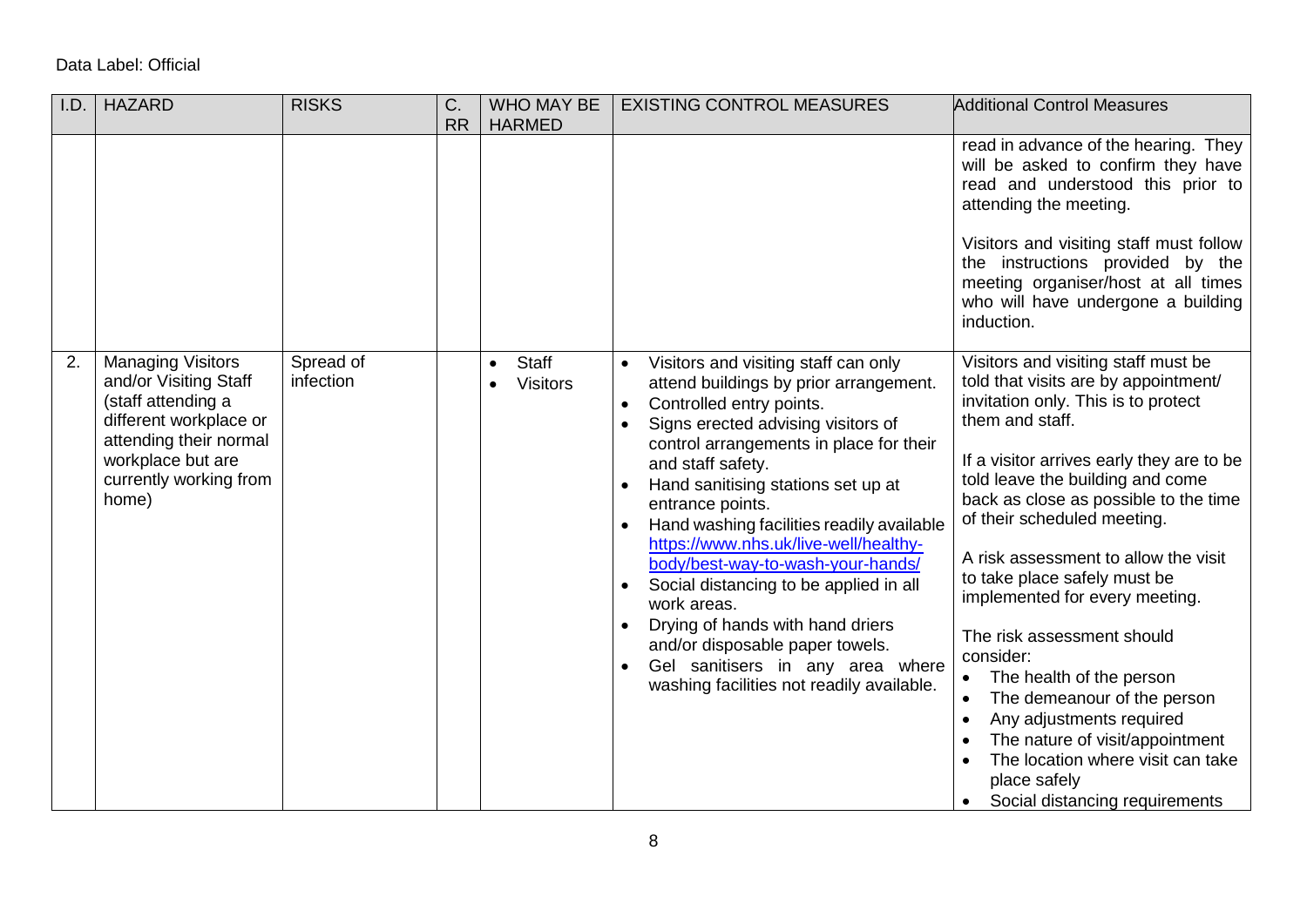| I.D. | <b>HAZARD</b>                          | <b>RISKS</b>                          | C.        | <b>WHO MAY BE</b>                                                                                                                                                                            | <b>EXISTING CONTROL MEASURES</b>                                                                                                                                                                                                                                                                                                                                                                                                                                                                                                                                                                                                                                                                                                                                                                                                                                                                | <b>Additional Control Measures</b>                                                                                                                                                                                                                                                                                                                                                                                                                                                                                                                                                                                                                                                                                                                                                                                                                                                     |
|------|----------------------------------------|---------------------------------------|-----------|----------------------------------------------------------------------------------------------------------------------------------------------------------------------------------------------|-------------------------------------------------------------------------------------------------------------------------------------------------------------------------------------------------------------------------------------------------------------------------------------------------------------------------------------------------------------------------------------------------------------------------------------------------------------------------------------------------------------------------------------------------------------------------------------------------------------------------------------------------------------------------------------------------------------------------------------------------------------------------------------------------------------------------------------------------------------------------------------------------|----------------------------------------------------------------------------------------------------------------------------------------------------------------------------------------------------------------------------------------------------------------------------------------------------------------------------------------------------------------------------------------------------------------------------------------------------------------------------------------------------------------------------------------------------------------------------------------------------------------------------------------------------------------------------------------------------------------------------------------------------------------------------------------------------------------------------------------------------------------------------------------|
|      |                                        |                                       | <b>RR</b> | <b>HARMED</b>                                                                                                                                                                                |                                                                                                                                                                                                                                                                                                                                                                                                                                                                                                                                                                                                                                                                                                                                                                                                                                                                                                 |                                                                                                                                                                                                                                                                                                                                                                                                                                                                                                                                                                                                                                                                                                                                                                                                                                                                                        |
|      |                                        |                                       |           |                                                                                                                                                                                              |                                                                                                                                                                                                                                                                                                                                                                                                                                                                                                                                                                                                                                                                                                                                                                                                                                                                                                 | <b>PPE</b> requirements<br>$\bullet$<br>Visitors and visiting staff will be<br>given building protocols in advance<br>of coming to the meeting which they<br>must confirm they have read and<br>understood to the meeting organiser.                                                                                                                                                                                                                                                                                                                                                                                                                                                                                                                                                                                                                                                   |
| 3.   | Susceptibility in<br>catching COVID-19 | Serious illness /<br>illness or death |           | Vulnerable<br>Groups:<br>Elderly<br>$\bullet$<br>Expectant<br>$\bullet$<br>mothers<br>Staff with<br>$\bullet$<br>existing<br>underlying<br>medical<br>conditions<br><b>BAME</b><br>$\bullet$ | Line Managers must take account of NHS<br>Inform Guidance relating to higher and<br>moderate risk categories.<br><b>Hand Washing</b><br>Hand washing facilities with soap<br>$\bullet$<br>and hot water in place.<br>Stringent hand washing taking place.<br>$\bullet$<br>Disposable paper towels/hand driers<br>$\bullet$<br>for drying of hands<br>See hand washing guidance.<br>$\bullet$<br>https://www.nhs.uk/live- well/healthy-<br>body/best-way- to-wash-your-hands/<br>When dealing with the elderly or<br>$\bullet$<br>highly vulnerable people, suitable<br>and sufficient PPE/RPE must be<br>used, taking the NHS guidance on<br><b>COVID19: Infection Prevention and</b><br>Control into account.<br>Gel sanitisers in any area where<br>$\bullet$<br>washing facilities not readily<br>available.<br>Where a staff member is invited to attend<br>but has said they have existing | Employees and visitors to be<br>reminded on a regular basis to wash<br>their hands for 20 seconds with water<br>and soap and the importance of<br>proper drying hands with disposable<br>paper towels/hand driers.<br>Also reminded to catch coughs and<br>sneezes in tissues. Follow Catch it,<br>Bin it, Kill it and to avoid touching<br>face, eyes, nose or mouth with<br>unclean hands. Tissues to made<br>available where the risk warrants an<br>additional control (e.g. care homes,<br>waiting rooms etc).<br>Where staff have intimated they have<br>an underlying medical condition and<br>there is any uncertainty or doubt<br>regarding the medical condition or<br>exposure routes, managers should<br>consider seeking advice from the<br>Council's<br>Occupational<br>Health<br>Provider through the normal referral<br>process.<br>Where visitors have intimated they |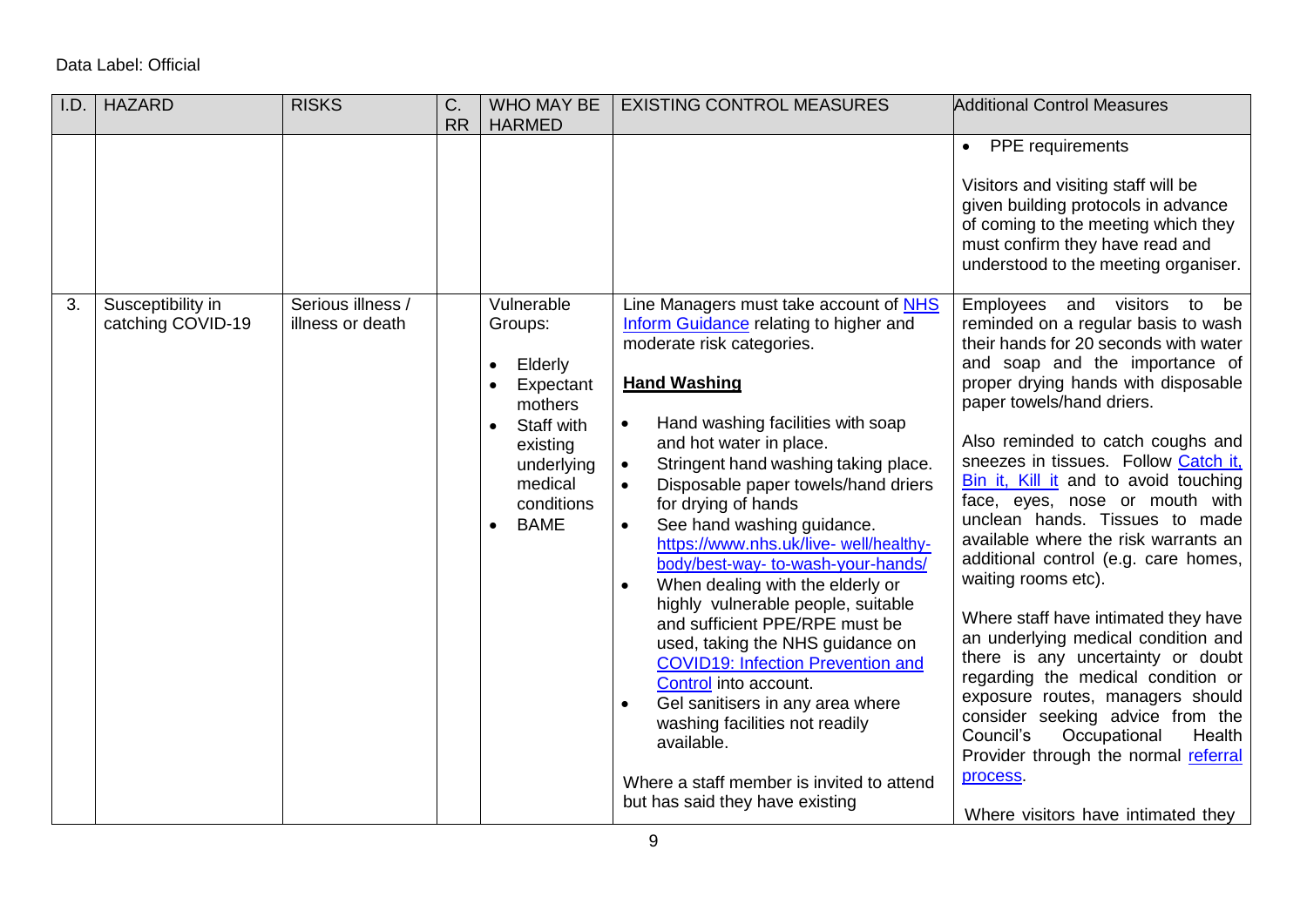| I.D.             | <b>HAZARD</b>                      | <b>RISKS</b>                     | C.<br><b>RR</b> | <b>WHO MAY BE</b><br><b>HARMED</b>                 | <b>EXISTING CONTROL MEASURES</b>                                                                                                                                                                                                                                                                                                                                                                                                                                                                                                                                                                                           | <b>Additional Control Measures</b>                                                                                                                                                                                                                                                                                                                                                                                                                                                                                                                                                                                                                          |
|------------------|------------------------------------|----------------------------------|-----------------|----------------------------------------------------|----------------------------------------------------------------------------------------------------------------------------------------------------------------------------------------------------------------------------------------------------------------------------------------------------------------------------------------------------------------------------------------------------------------------------------------------------------------------------------------------------------------------------------------------------------------------------------------------------------------------------|-------------------------------------------------------------------------------------------------------------------------------------------------------------------------------------------------------------------------------------------------------------------------------------------------------------------------------------------------------------------------------------------------------------------------------------------------------------------------------------------------------------------------------------------------------------------------------------------------------------------------------------------------------------|
|                  |                                    |                                  |                 |                                                    | underlying medical conditions which<br>makes them more at risk to catching the<br>COVID-19, managers must ensure an<br>individual risk assessment is carried out<br>to determine how the risk can be<br>managed<br>Expectant mothers should already have<br>an individual risk assessment however<br>this needs to be continually reviewed in<br>line with emerging guidance from NHS.<br>Coronavirus (COVID-19): Pregnancy and<br>newborn babies<br><b>New and Expectant Mothers at Work</b><br>Guidance is available on the Council's<br>Health, Safety & Welfare, which also<br>includes the relevant risk assessments. | are in high risk group, they should<br>be advised of the risks in attendance<br>asked<br>attend<br>and<br>to<br>by<br>video/telephone<br>conferencing<br>instead.<br>Emerging evidence suggests that<br>COVID-19<br>is<br>having<br>a<br>disproportionate effect on people<br>from BAME backgrounds. Some<br>BAME groups are at higher risk of<br>certain diseases and conditions and<br>this may suggest an increased<br>likelihood of developing COVID-19.<br>This needs to be considered in any<br>individual risk assessment.<br>Expectant mothers can obtain<br>further guidance from Royal<br><b>College of Obstetricians &amp;</b><br>Gynaecologists |
| $\overline{4}$ . | Displaying symptoms<br>of COVID 19 | Illness / Spread of<br>infection |                 | Staff<br>$\bullet$<br><b>Visitors</b><br>$\bullet$ | If anyone becomes unwell with a new<br>continuous cough, a high temperature or<br>reports suffering from a loss or change in<br>sense of smell or taste (anosmia) whilst<br>attending the meeting, they will be sent<br>home immediately and advised to follow<br>NHS Inform guidance.<br>The individual's households should also<br>self-isolate for 14 days as per the current<br>guidelines and the individual should stay<br>at home for 7 days, or longer if they still                                                                                                                                               | All staff and invited visitors to<br>confirm to the meeting organiser in<br>advance of attending they are<br>symptom free before they can enter<br>the premises.<br>Staff who develop symptoms will be<br>asked to take a test using any portal<br>and confirm a negative test result or<br>are symptom free before able to<br>attend any face to face meetings.<br>Visitors who become unwell with                                                                                                                                                                                                                                                         |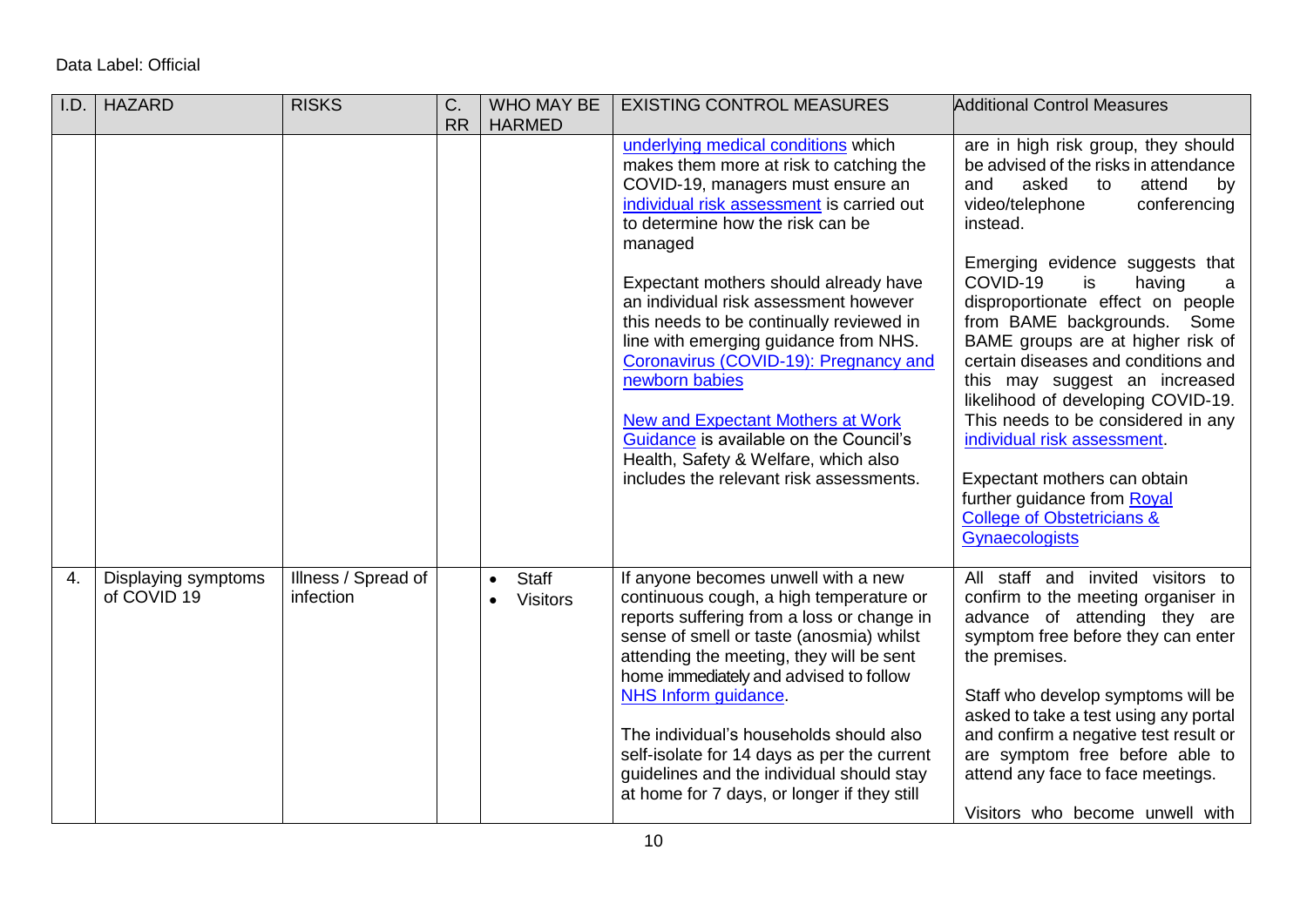| I.D. | <b>HAZARD</b>                     | <b>RISKS</b>           | C.<br><b>RR</b> | WHO MAY BE<br><b>HARMED</b>      | <b>EXISTING CONTROL MEASURES</b>                                                                                                                                                                                                                                                                                                                                                                                                                                                                                                                                                                                                                                                                                                                                                                                                                                                                  | <b>Additional Control Measures</b>                                                                                                                                                                                                                                                                                                                                                                                                                                                                                                                                                                                                                                                                                                                                                                                                                                                                                                                                  |
|------|-----------------------------------|------------------------|-----------------|----------------------------------|---------------------------------------------------------------------------------------------------------------------------------------------------------------------------------------------------------------------------------------------------------------------------------------------------------------------------------------------------------------------------------------------------------------------------------------------------------------------------------------------------------------------------------------------------------------------------------------------------------------------------------------------------------------------------------------------------------------------------------------------------------------------------------------------------------------------------------------------------------------------------------------------------|---------------------------------------------------------------------------------------------------------------------------------------------------------------------------------------------------------------------------------------------------------------------------------------------------------------------------------------------------------------------------------------------------------------------------------------------------------------------------------------------------------------------------------------------------------------------------------------------------------------------------------------------------------------------------------------------------------------------------------------------------------------------------------------------------------------------------------------------------------------------------------------------------------------------------------------------------------------------|
|      |                                   |                        |                 |                                  | have symptoms other than cough or loss<br>of sense of smell.<br>Line Managers will maintain regular<br>contact with staff members during this<br>time.                                                                                                                                                                                                                                                                                                                                                                                                                                                                                                                                                                                                                                                                                                                                            | symptoms during the course of the<br>meeting will be asked to leave the<br>premises immediately and will not<br>be able to gain entry until symptom<br>free or negative test result.                                                                                                                                                                                                                                                                                                                                                                                                                                                                                                                                                                                                                                                                                                                                                                                |
| 5.   | Arranging and holding<br>meetings | Spread of<br>Infection |                 | Staff<br>$\bullet$<br>• Visitors | Every effort must be taken by managers to<br>prevent face-to-face meetings with staff,<br>trade unions and visitors during the<br>COVID crisis.<br>Meetings should be<br>conducted over the phone or by video<br>conferencing where possible.<br>If face-to-face meetings cannot be<br>avoided Managers must ensure an<br>individual risk assessment is carried prior<br>to each meeting to determine what<br>arrangements will need to be in place to<br>allow the meeting to go ahead safely. For<br>example:<br>Venue<br>$\bullet$<br>Time<br>$\bullet$<br>Persons involved<br>$\bullet$<br>Social distancing<br>$\bullet$<br>Supervision<br>Customer / client history / demeanour<br>Emergency arrangements<br>$\bullet$<br>The meeting location must be large<br>enough to accommodate social distancing<br>at all times for all participants.<br>Consideration should be given to hybrid of | Arrange for all staff and visitors to be<br>given building and meeting protocols<br>in advance of meetings. They must<br>confirm to the meeting organiser<br>they have read and understood the<br>contents.<br>Only those people invited to the<br>meeting should attend the building.<br>If the staff member is entitled to be<br>accompanied, they must notify the<br>meeting organiser to advise prior to<br>attend. No-one else will be allowed<br>entry. Everyone attending the<br>premises will have to confirm they<br>are symptom free to the meeting<br>organiser before they can enter the<br>building.<br>The meeting organiser should<br>ensure a disinfecting product is used<br>before and after the meeting, making<br>sure hard surfaces are wiped down<br>with disposable paper towels. i.e.<br>Table tops, arms rests, top/back of<br>seats and anywhere else that may<br>have been touched. In areas that<br>have been electrostatically cleaned |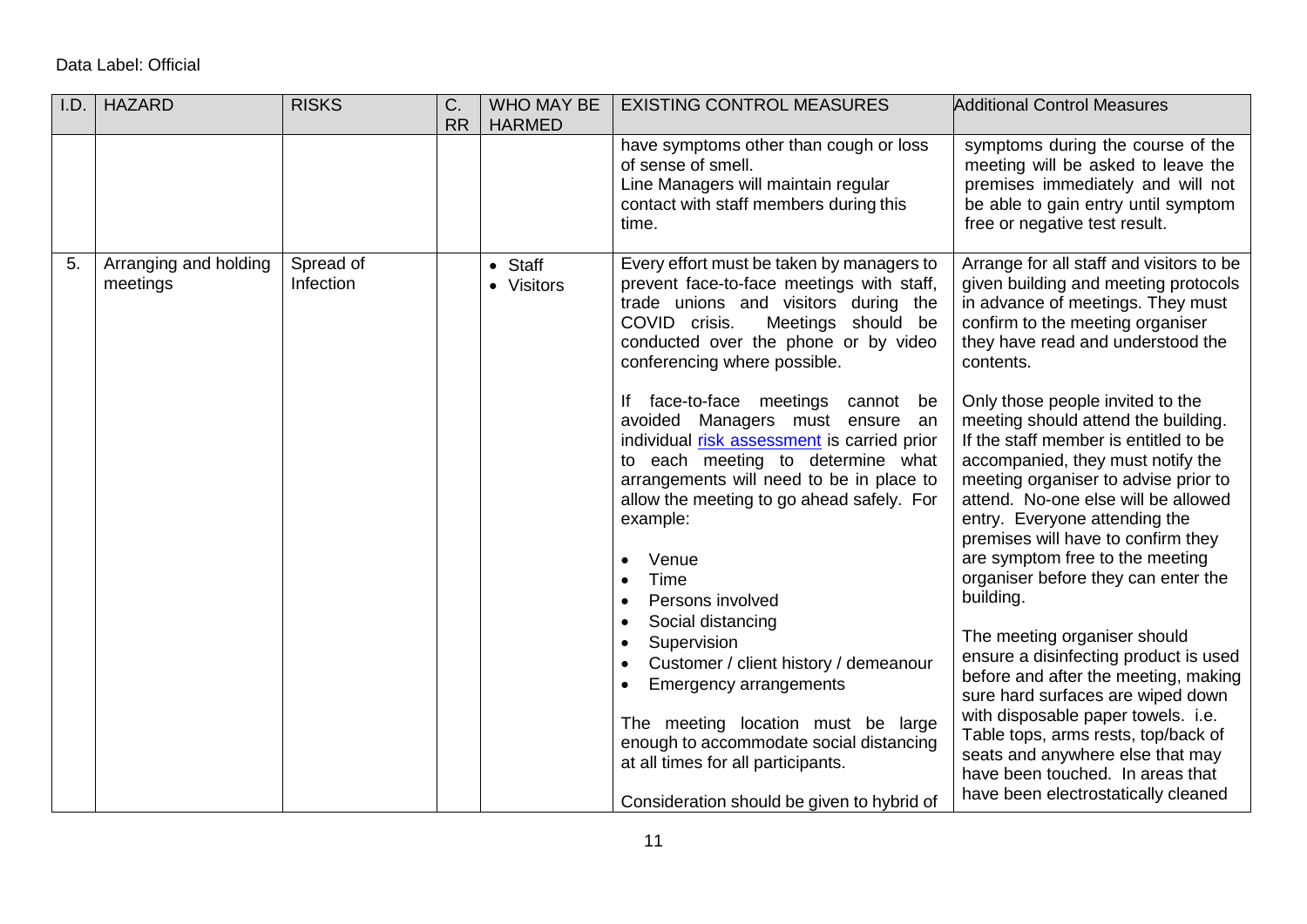| I.D. | <b>HAZARD</b>                     | <b>RISKS</b>                  | C.        | <b>WHO MAY BE</b>                            | <b>EXISTING CONTROL MEASURES</b>                                                                                                                                                                                                                     | <b>Additional Control Measures</b>                                                                                                                                                                                                                                             |
|------|-----------------------------------|-------------------------------|-----------|----------------------------------------------|------------------------------------------------------------------------------------------------------------------------------------------------------------------------------------------------------------------------------------------------------|--------------------------------------------------------------------------------------------------------------------------------------------------------------------------------------------------------------------------------------------------------------------------------|
|      |                                   |                               | <b>RR</b> | <b>HARMED</b>                                |                                                                                                                                                                                                                                                      |                                                                                                                                                                                                                                                                                |
|      |                                   |                               |           |                                              | video/telephone conferencing and face to<br>face participants particularly if large<br>groups of staff need to attend                                                                                                                                | only the designated cleaning<br>products should be used.                                                                                                                                                                                                                       |
|      |                                   |                               |           |                                              |                                                                                                                                                                                                                                                      | Ensure equipment is not shared, this<br>includes pens/pencils etc. If there is<br>a requirement to share they must be<br>wiped down using a bacterial killing<br>product before passing it over and<br>again when it's returned.                                               |
|      |                                   |                               |           |                                              |                                                                                                                                                                                                                                                      | Ensure staff and visitors are aware<br>of numbered seating system in<br>operation for room and that this must<br>be followed to allow social distancing<br>to be maintained as participants<br>enter and leave rooms.                                                          |
| 6.   | Staff and visitors<br>interacting | Spread of<br><b>Infection</b> |           | <b>Staff</b><br>$\bullet$<br><b>Visitors</b> | Social Distancing - reducing the number of<br>persons in any work area to comply with<br>the 2-metre rule.<br>Redesigning processes/protocols to<br>ensure social distancing in place, including<br>one-way systems and entry or exit only<br>doors. | Visitors and visiting staff to be given<br>clear guidelines in advance of<br>attending meetings of building<br>protocols. Visitors and visiting staff<br>will need to confirm to the meeting<br>organiser they have read and<br>understood the contents prior to<br>attending. |
|      |                                   |                               |           |                                              | Manager to highlight to staff the<br>importance of social distancing and<br>provide examples of distancing.                                                                                                                                          | Staff to be reminded at every<br>meeting of the importance of social<br>distancing both in and out of the<br>workplace.                                                                                                                                                        |
|      |                                   |                               |           |                                              | Regular cleaning to take place in<br>communal areas and of high use items<br>such as door handles, light switches,<br>reception desk tops, stair banisters etc<br>using bacterial killing products by FM staff.                                      | Equipment should not be shared,<br>this includes pens/pencils etc. If<br>there is a requirement to share then<br>they must be wiped down using a                                                                                                                               |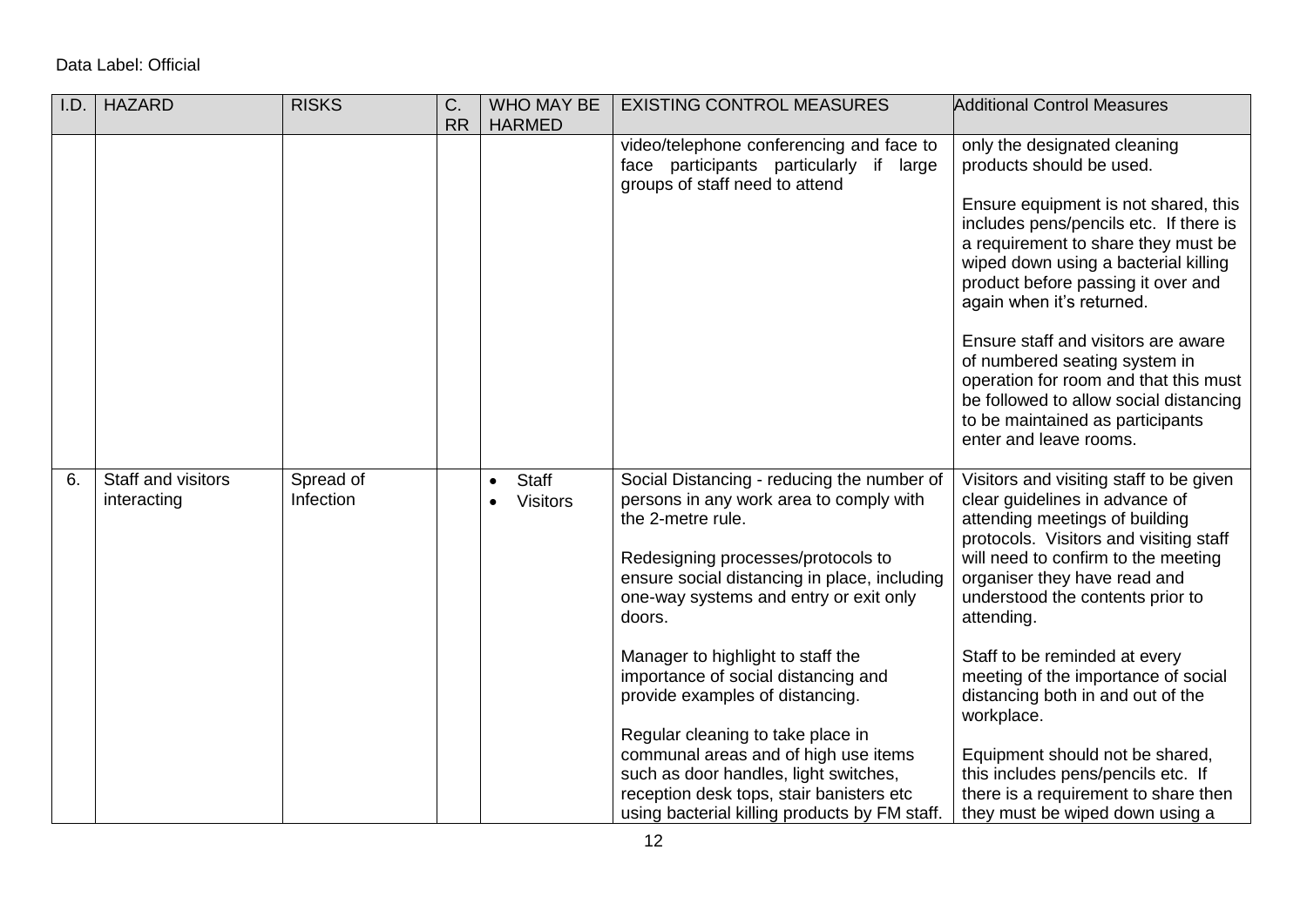| I.D. | <b>HAZARD</b>                                | <b>RISKS</b>           | C.        | <b>WHO MAY BE</b>                                  | <b>EXISTING CONTROL MEASURES</b>                                                                                                                                                                                                                                                                                                                                                                                                                                                                                                                                                                                                          | <b>Additional Control Measures</b>                                                                                                                                                                                                                                                                                                       |
|------|----------------------------------------------|------------------------|-----------|----------------------------------------------------|-------------------------------------------------------------------------------------------------------------------------------------------------------------------------------------------------------------------------------------------------------------------------------------------------------------------------------------------------------------------------------------------------------------------------------------------------------------------------------------------------------------------------------------------------------------------------------------------------------------------------------------------|------------------------------------------------------------------------------------------------------------------------------------------------------------------------------------------------------------------------------------------------------------------------------------------------------------------------------------------|
|      |                                              |                        | <b>RR</b> | <b>HARMED</b>                                      |                                                                                                                                                                                                                                                                                                                                                                                                                                                                                                                                                                                                                                           |                                                                                                                                                                                                                                                                                                                                          |
|      |                                              |                        |           |                                                    |                                                                                                                                                                                                                                                                                                                                                                                                                                                                                                                                                                                                                                           | disinfecting product before passing it<br>over and again when it's returned.<br>Management to regularly monitor<br>arrangements to check they are<br>working.                                                                                                                                                                            |
| 7.   | Sharing of equipment                         | Spread of<br>infection |           | Staff<br>$\bullet$<br><b>Visitors</b><br>$\bullet$ | Every effort must be made not to share<br>equipment, including things like pens,<br>pencils etc. Where this cannot be<br>prevented then a cleaning procedure<br>must be adopted whereby the items are<br>wiped down with antibacterial wipes or<br>other bacterial killing products before<br>issuing and upon return.                                                                                                                                                                                                                                                                                                                    |                                                                                                                                                                                                                                                                                                                                          |
| 8.   | Accessing mail rooms<br>/ photocopying rooms | Spread of<br>infection |           | Staff<br>$\bullet$                                 | Local controls must be in place to limit<br>the number of people who can access<br>mail / photocopying rooms. This will<br>largely be dependent on the size of these<br>rooms. If social distancing cannot be<br>achieved (e.g. two metre rule) then only<br>one person to access the area at any<br>given time.<br>Hand sanitiser to be available at the<br>doors of these rooms.<br>Local instructions provided to staff,<br>supported by signs on entry points.<br>Increased cleaning regime by staff to be<br>implemented for deliveries and hard<br>surfaces (e.g. table tops, regularly<br>touched areas such as door handles etc.) | Managers must emphasise to staff<br>the importance of following the<br>manufacturer's instructions and<br>rubbing the hand sanitiser on their<br>hands until it's completely<br>evaporated. This will ensure<br>protection and prevent lumps of<br>sanitiser lying on the skin that could<br>ignite if exposed to an ignition<br>source. |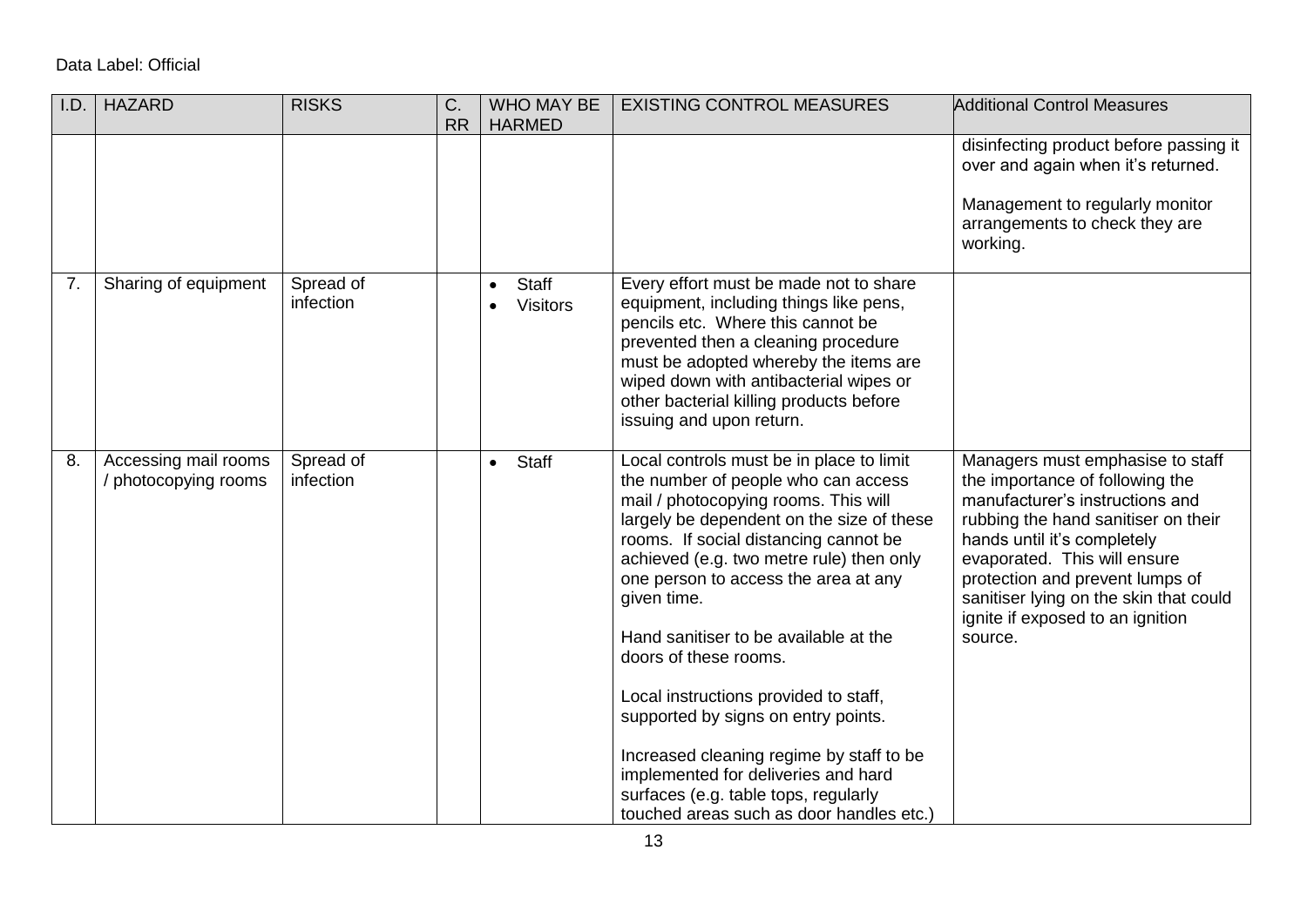| I.D. | <b>HAZARD</b>                                   | <b>RISKS</b>            | C.<br><b>RR</b> | <b>WHO MAY BE</b><br><b>HARMED</b>           | <b>EXISTING CONTROL MEASURES</b>                                                                                                                                                                                                                                                                                                                                                                                                                                                                                                                                                                                                                                                                                     | <b>Additional Control Measures</b>                                                                                                                              |
|------|-------------------------------------------------|-------------------------|-----------------|----------------------------------------------|----------------------------------------------------------------------------------------------------------------------------------------------------------------------------------------------------------------------------------------------------------------------------------------------------------------------------------------------------------------------------------------------------------------------------------------------------------------------------------------------------------------------------------------------------------------------------------------------------------------------------------------------------------------------------------------------------------------------|-----------------------------------------------------------------------------------------------------------------------------------------------------------------|
|      |                                                 |                         |                 |                                              |                                                                                                                                                                                                                                                                                                                                                                                                                                                                                                                                                                                                                                                                                                                      |                                                                                                                                                                 |
| 9.   | Breaks in communal<br>areas                     | Spread of<br>Infection  |                 | <b>Staff</b><br>$\bullet$<br><b>Visitors</b> | Location of break times discussed and<br>agreed with everyone at the meeting.<br>Social Distancing - reducing the number of<br>persons in break area at any one time,<br>maintaining the 2-metre rule<br>recommended by the Scottish<br>Government<br>https://www.gov.scot/news/social-<br>distancing-guidance-for-business/<br>Rearrange seating/tables to make sure<br>staff and visitors are spread out.<br>In communal areas all hard surfaces to be<br>cleaned by users after use with a<br>disinfecting product (i.e. table top, chair<br>handles etc).<br>Hand contact points on equipment e.g.<br>microwaves/hot water taps should be<br>cleaned before use and hands washed<br>following cleaning by users. | Management to regularly monitor<br>arrangements to check they are<br>working and ensure appropriate<br>cleaning products are available.                         |
| 10.  | Shared toilet / kitchen<br>facilities / showers | Spread of<br>infections |                 | <b>Staff</b><br>$\bullet$<br><b>Visitors</b> | Local arrangements to be put in place so<br>only one person can use toilet / shower<br>facilities at any time (verbal instruction and<br>signs on doors).<br>Antibacterial wipes, hand sanitiser made<br>available in toilet.                                                                                                                                                                                                                                                                                                                                                                                                                                                                                        | If queuing to use these facilities is<br>likely managers must ensure there<br>are floor markings in place to<br>maintain two metres distance<br>between people. |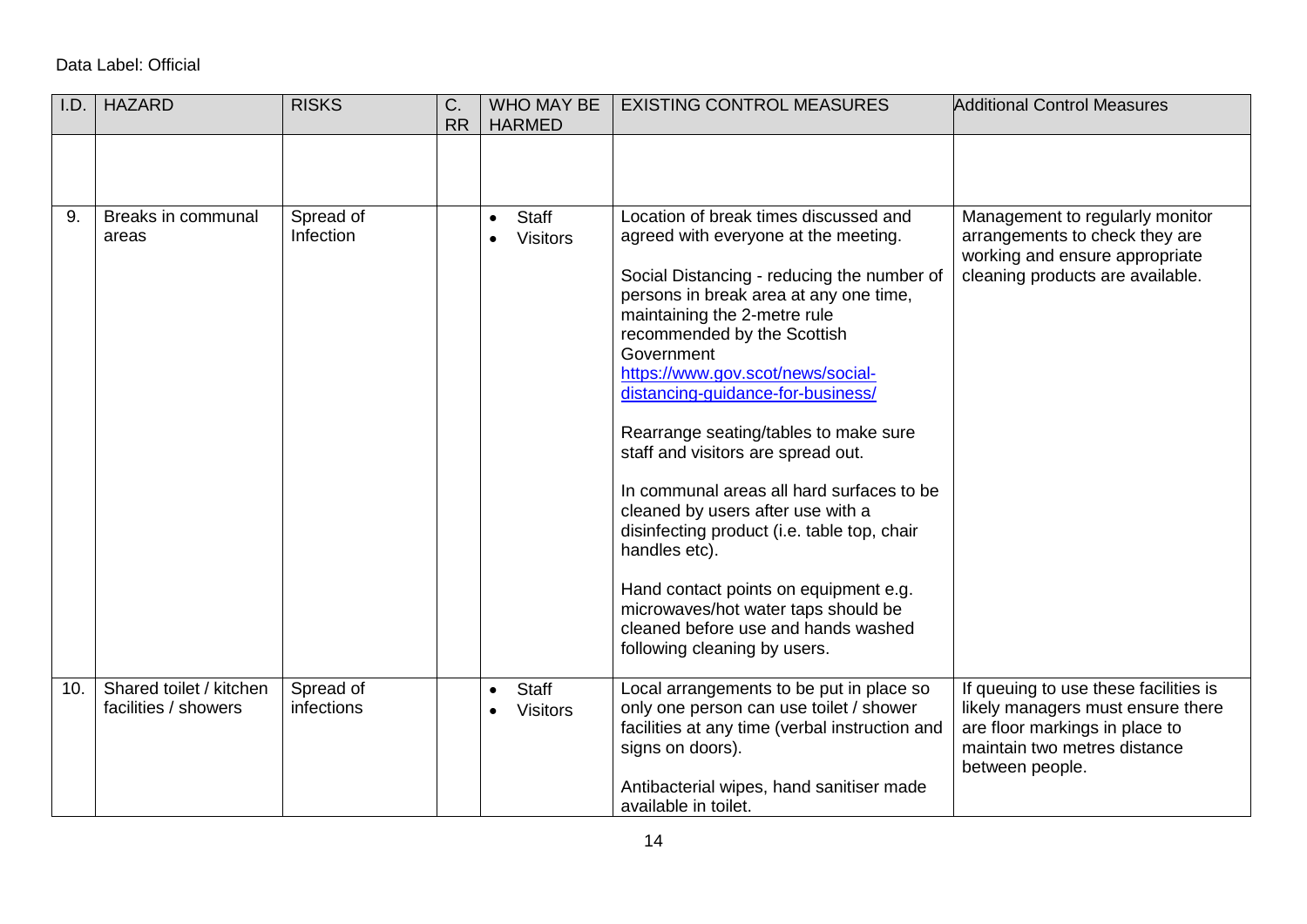| I.D | <b>HAZARD</b>                                 | <b>RISKS</b>                                                | C.        | <b>WHO MAY BE</b>                                  | <b>EXISTING CONTROL MEASURES</b>                                                                                                                                                                                                                                                                     | Additional Control Measures                                                                                                                                                                                                     |
|-----|-----------------------------------------------|-------------------------------------------------------------|-----------|----------------------------------------------------|------------------------------------------------------------------------------------------------------------------------------------------------------------------------------------------------------------------------------------------------------------------------------------------------------|---------------------------------------------------------------------------------------------------------------------------------------------------------------------------------------------------------------------------------|
|     |                                               |                                                             | <b>RR</b> | <b>HARMED</b>                                      |                                                                                                                                                                                                                                                                                                      |                                                                                                                                                                                                                                 |
|     |                                               |                                                             |           |                                                    |                                                                                                                                                                                                                                                                                                      | Increased cleaning regime by FM<br>staff in place to ensure hard surfaces<br>are regularly wiped down with<br>bacterial killing products.                                                                                       |
| 11. | <b>Fire Safety</b><br>Emergency<br>Procedures | <b>Staff</b><br>congregating at<br>Fire Assembly<br>Points. |           | Staff<br>$\bullet$<br><b>Visitors</b>              | Responsible Persons for the building will<br>review and where necessary increase the<br>location of Fire Assembly Points to<br>maintain social distancing requirements.                                                                                                                              | Responsible Persons will need to<br>keep this measure under review,<br>depending on the size of premises<br>and volume of pedestrians/members<br>of the public visiting premises.                                               |
| 12. | Virus remaining on<br>hard surfaces           | Spread of<br>infection                                      |           | Staff<br>$\bullet$<br><b>Visitors</b><br>$\bullet$ | Risk of contamination reduces after 72<br>hours (in most cases).<br>Routine cleaning and disinfection of<br>frequently touched objects and surfaces<br>such as telephones, keyboards, door<br>handles desks, tables, lift buttons etc<br>Electrostatic cleaning of higher risk areas<br>by FM staff. | Following advice from the NHS<br><b>Inform Guidance</b><br>Where Electrostatic cleaning has<br>been implemented staff must be<br>made aware that they cannot bring<br>their own cleaning products into the<br>building for use. |